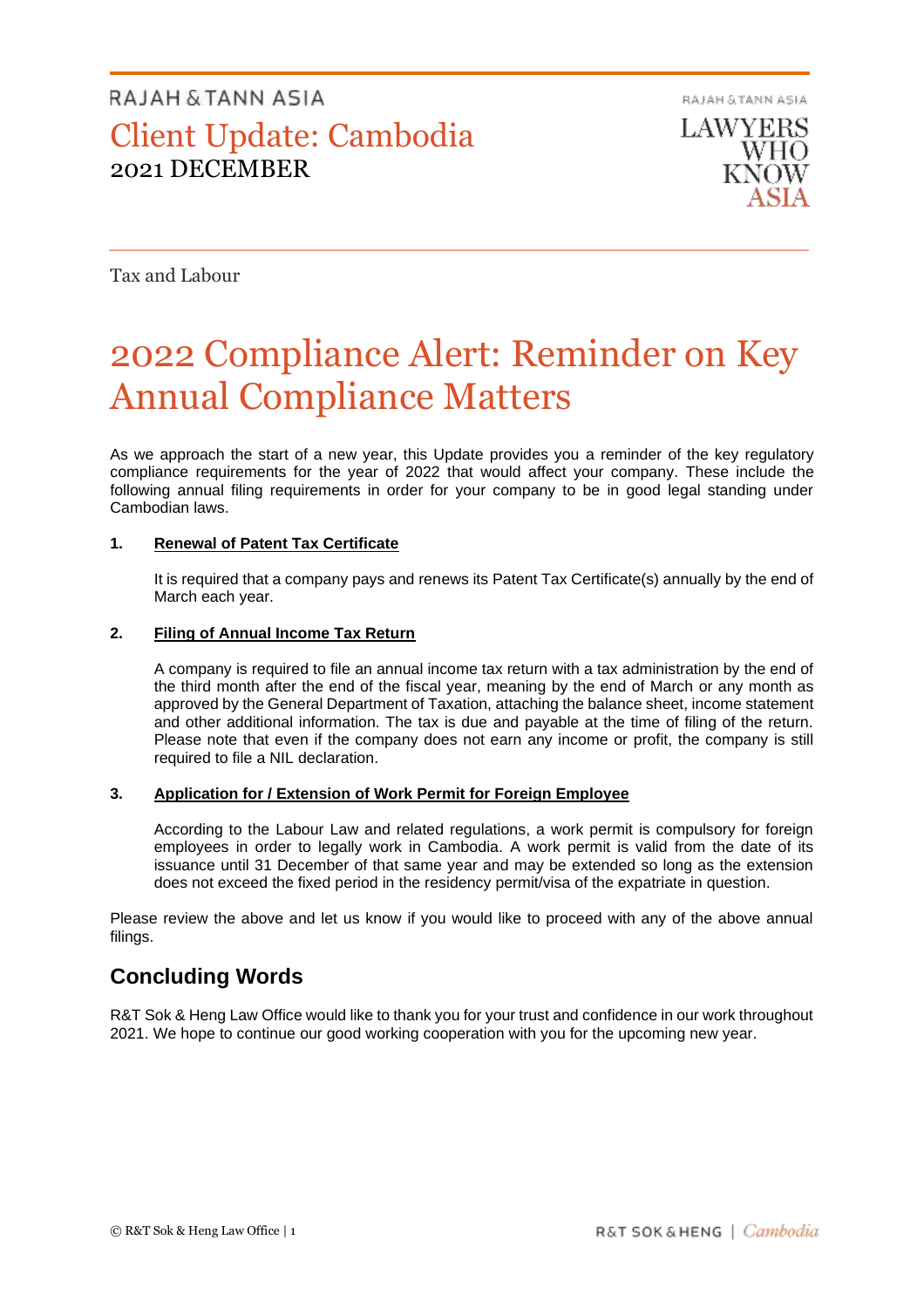## RAJAH & TANN ASIA Client Update: Cambodia 2021 DECEMBER

RAJAH & TANN ASIA

**LAWYERS** WHO<br>KNOW ASIA

# **Contacts**



**HENG Chhay** Managing Partner

T +855 23 963 112 / 113 F +855 23 963 116 [heng.chhay@rajahtann.com](mailto:heng.chhay@rajahtann.com)



**HOUT Sotheary** Partner

T +855 23 963 112/113 F +855 23 963 116 [hout.sotheary@rajahtann.com](mailto:hout.sotheary@rajahtann.com)



**CHUM Socheat** Tax Manager

T +855 23 963 112/113 F +855 23 963 116 [chum.socheat@rajahtann.com](mailto:chum.socheat@rajahtann.com)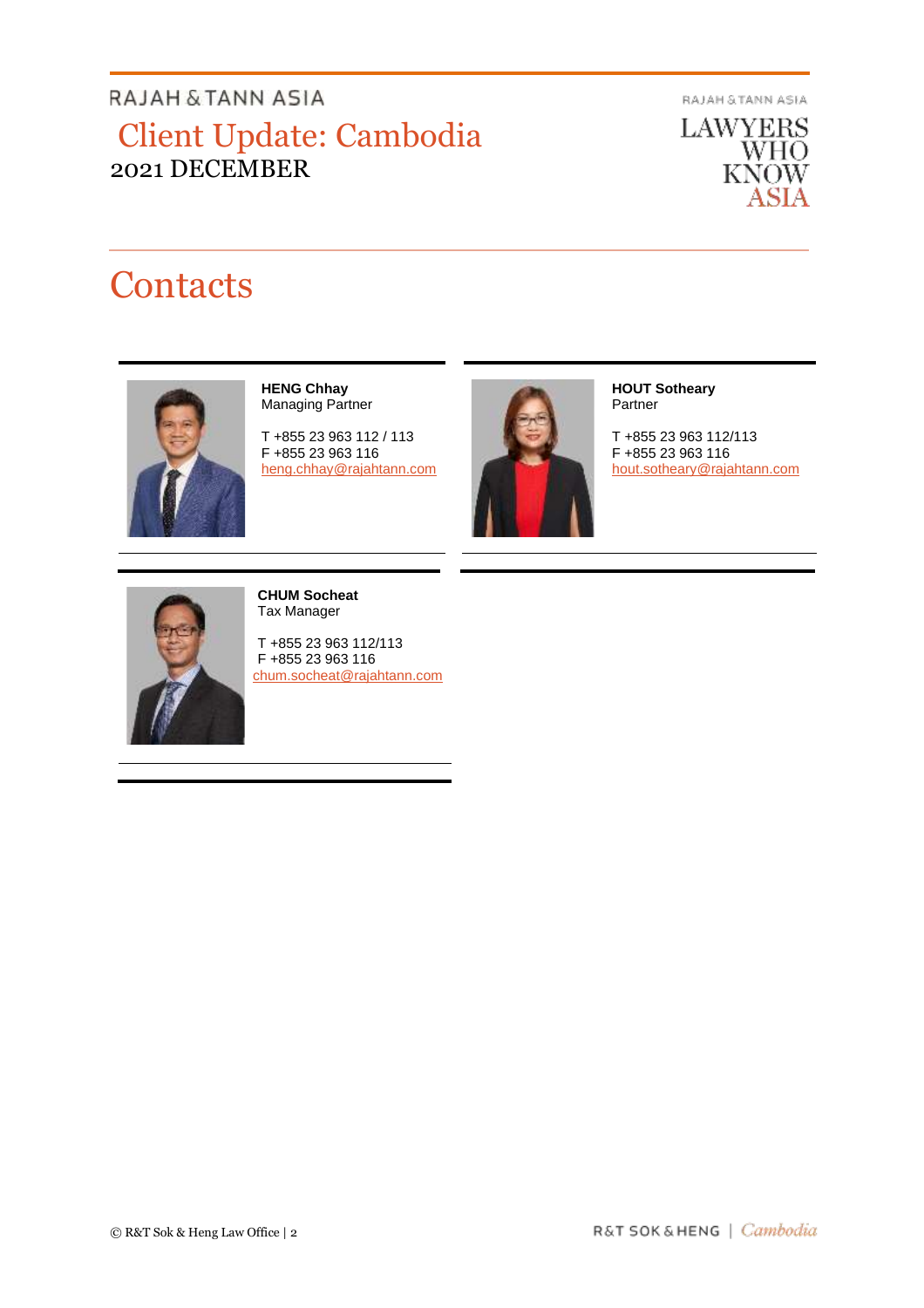### RAJAH & TANN ASIA

## Client Update: Cambodia 2021 DECEMBER

RAJAH & TANN ASIA

**LAWYERS** WHO KNOW

# Our Regional Contacts

RAJAH & TANN | Singapore

**Rajah & Tann Singapore LLP** T +65 6535 3600 sg.rajahtannasia.com

### R&T SOK&HENG | Cambodia

**R&T Sok & Heng Law Office** T +855 23 963 112 / 113 F +855 23 963 116 kh.rajahtannasia.com

RAJAH & TANN 立杰上海 SHANGHAI REPRESENTATIVE OFFICE | China

**Rajah & Tann Singapore LLP Shanghai Representative Office** T +86 21 6120 8818 F +86 21 6120 8820 cn.rajahtannasia.com

ASSEGAF HAMZAH & PARTNERS | Indonesia **Assegaf Hamzah & Partners**

#### **Jakarta Office**

T +62 21 2555 7800 F +62 21 2555 7899

#### **Surabaya Office**

T +62 31 5116 4550 F +62 31 5116 4560 www.ahp.co.id

#### RAJAH & TANN  $\mid$  Lao PDR

**Rajah & Tann (Laos) Co., Ltd.** T +856 21 454 239 F +856 21 285 261 la.rajahtannasia.com

#### CHRISTOPHER & LEE ONG | Malaysia

**Christopher & Lee Ong** T +60 3 2273 1919 F +60 3 2273 8310 www.christopherleeong.com

#### RAJAH & TANN  $\mid$  *Myanmar*

**Rajah & Tann Myanmar Company Limited** T +95 1 9345 343 / +95 1 9345 346 F +95 1 9345 348 mm.rajahtannasia.com

#### **GATMAYTAN YAP PATACSIL**

**GUTIERREZ & PROTACIO (C&G LAW)** | *Philippines* **Gatmaytan Yap Patacsil Gutierrez & Protacio (C&G Law)**  T +632 8894 0377 to 79 / +632 8894 4931 to 32 F +632 8552 1977 to 78 www.cagatlaw.com

### RAJAH & TANN | *Thailand*

**R&T Asia (Thailand) Limited** T +66 2 656 1991 F +66 2 656 0833 th.rajahtannasia.com

#### RAJAH & TANN LCT LAWYERS | Vietnam **Rajah & Tann LCT Lawyers**

#### **Ho Chi Minh City Office**

T +84 28 3821 2382 / +84 28 3821 2673 F +84 28 3520 8206

#### **Hanoi Office**

T +84 24 3267 6127 F +84 24 3267 6128 www.rajahtannlct.com

Rajah & Tann Asia is a network of legal practices based in Asia.

Member firms are independently constituted and regulated in accordance with relevant local legal requirements. Services provided by a member firm are governed by the terms of engagement between the member firm and the client.

This Update is solely intended to provide general information and does not provide any advice or create any relationship, whether legally binding or otherwise. Rajah & Tann Asia and its member firms do not accept, and fully disclaim, responsibility for any loss or damage which may result from accessing or relying on this Update.